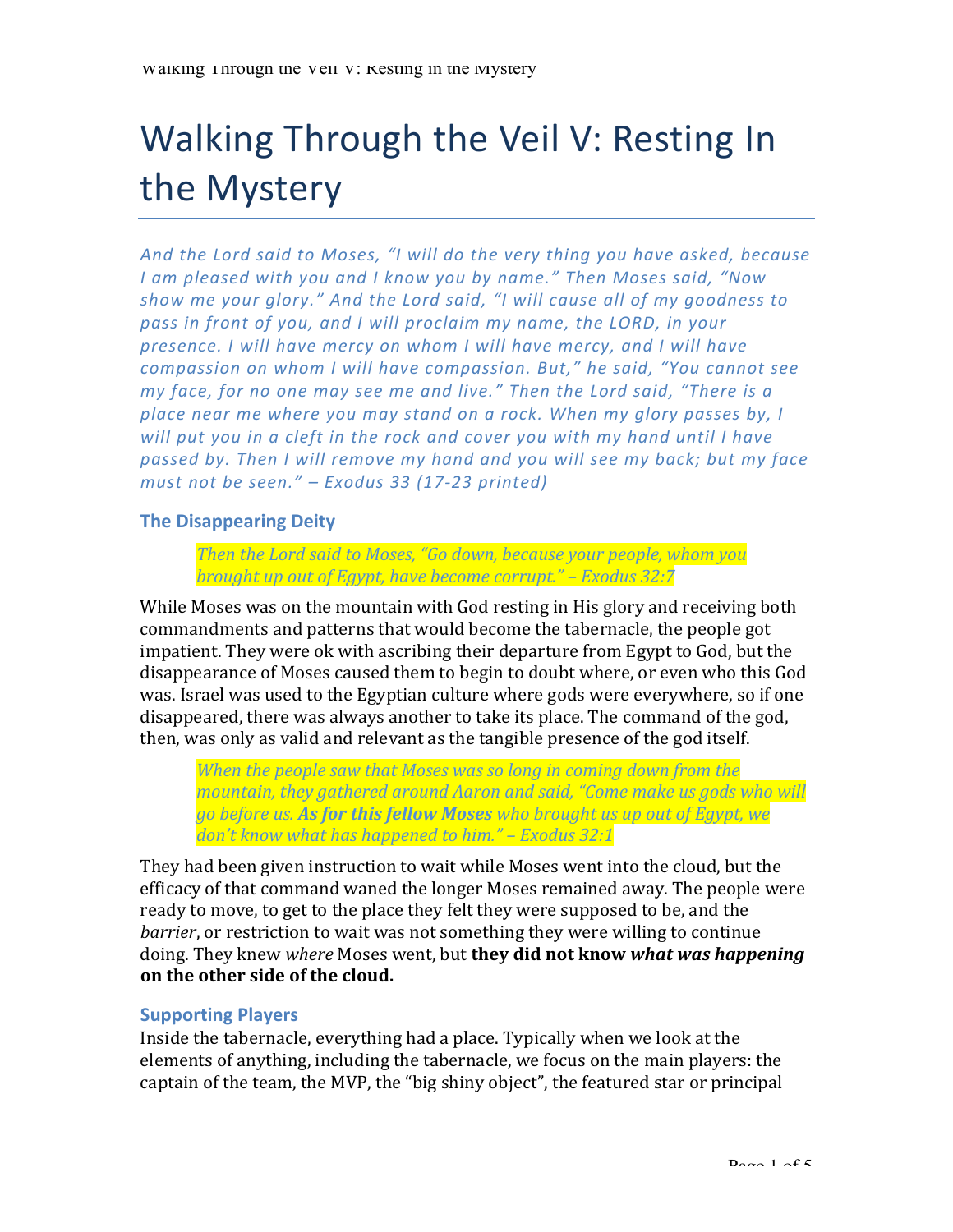performer. The supporting players however play an important role: not only when they get their 15 minutes of fame, but also as they relate to the whole.

Set up the tabernacle according to the plan shown you on the mountain. Make *a curtain of blue, purple and scarlet yarn and finely twisted linen, with cherubim worked into it by a skilled craftsman. Hang it with gold hooks on four* posts of acacia wood overlaid with gold and standing on four silver bases. Hang *the curtain from the clasps and place the Ark of the Testimony behind the curtain.* The curtain will separate the Holy Place from the Most Holy Place. -*Exodus 26:30-33*

The curtain, or veil, was such a supporting player. It would get no love or notoriety until the time Jesus came, when at his crucifixion it was torn in two. It's place in the tabernacle, and even the way in which it was constructed showed that in God there is no such thing as a supporting player  $-$  that everything he does has a specific purpose in bringing us back to himself and showing his character, his glory and his love. 

### **Job of the Curtain**

*When* everything had been arranged like this, the priests entered regularly into *the outer room to carry on their ministry. But only the high priest entered the inner room, and that only once a year, and never without blood, which he* offered for himself and for the sins the people had committed in ignorance.  $-$ *Hebrews 9:6-7*

The Veil, or curtain's job was simple: divide *this* from *that*. Within the confined space of the tabernacle, from Courtyard to Holy Place to Holy of Holies, there were certain places that were prescribed for only certain people. While all the congregation of Israel could gather in the courtyard for the purpose of sacrifice, only the priests were allowed in the Holy Place. Similarly, only the High Priest was allowed behind the Veil.

*They came as a group to oppose Moses and Aaron and said to them. "You have gone too far!* The whole community is holy, every one of them, and the Lord *is* with them. Why then do you set yourselves above the Lord's assembly?"... *Moses also said to Korah, "Now listen, you Levites! Isn't it enough for you that the God of Israel has separated you from the rest of the Israelite community* and brought you near himself to do the work at the Lord's tabernacle and to stand before the community and minister to them?" – *Numbers 16:3, 8-9*

Separation can be hard to accept. Korah was able to accept the separation that he operated in when it came to the rest of Israel, but felt that he deserved or desired what Aaron and Moses *had*, "had" being the operative word. For God, the place given to Aaron and Moses was not a badge of honor, but a place of communion where God came to do business on behalf of the entire community of Israel. Korah saw it differently, and therefore, in his attitude tried to force his way into the presence of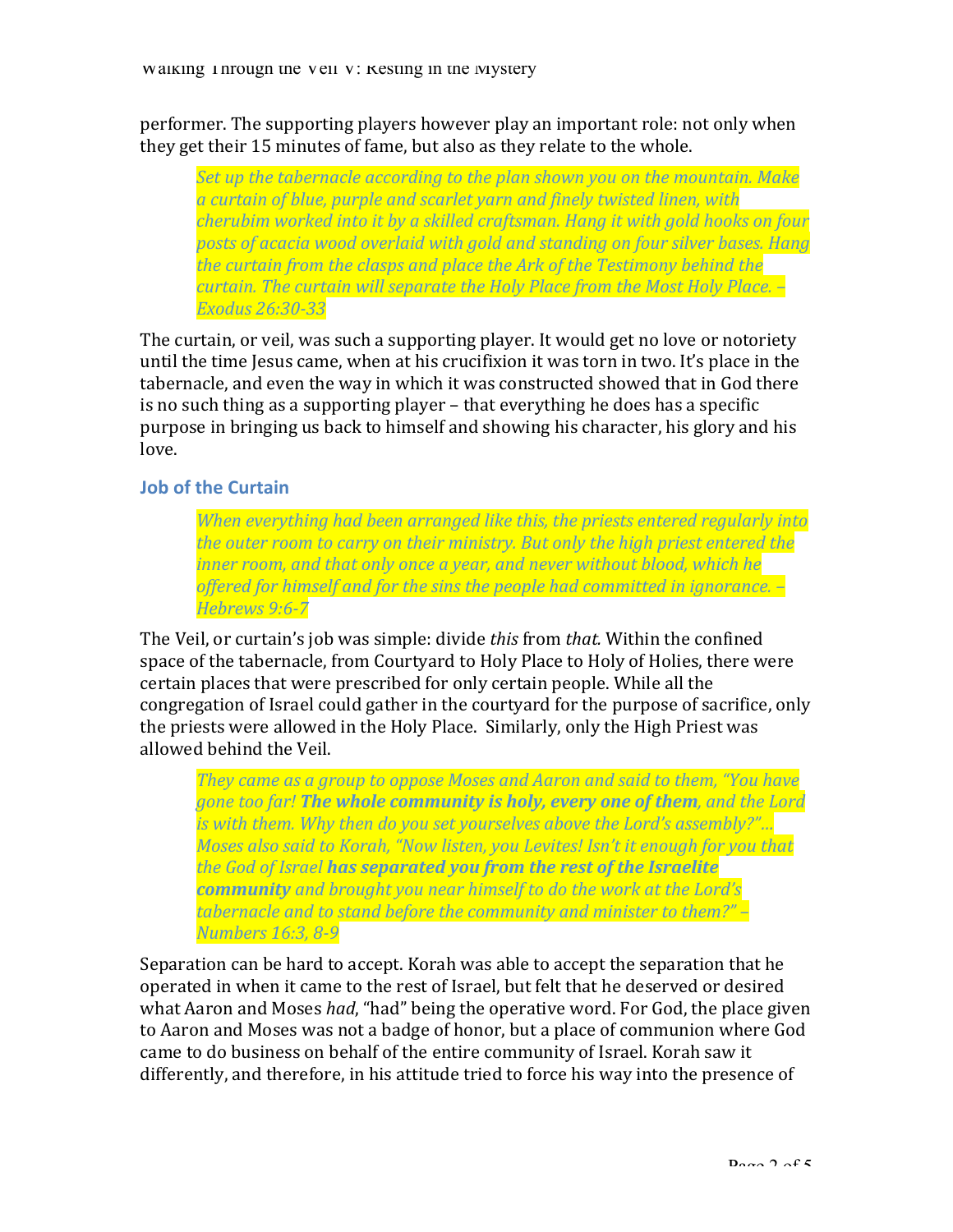God. **Korah didn't fully understand what was really happening on the other side of the curtain.**

**The secret things belong to the Lord our God, but the things revealed belong to** us and to our children forever, that we may follow all the words of this law. *Deuteronomy 29:29*

Korah tried to force the hand for the things God wanted to keep secret, and that resulted in his death. When we fail to accept God's purpose in an action he is doing, it also results in us experiencing a kind of death – we fail to experience the full life that God has for us.

*Then Moses said, "Now show me your glory." – Exodus 33:18* 

Moses' request is a very interesting one. Interesting because he had just spent 40 days in the glory of God, and had experienced the glory of God on a regular basis – when the glory of the Lord would descend upon the Tent of Meeting, Moses would go meet with God. Furthermore, Moses was having a direct "face to face" conversation with the Lord. For whatever reason, this was not enough for Moses, so he made a request to fulfill something in himself. Philip made a similar request to Jesus:

*Philip said, "Lord, show us the Father and that will be enough for us." – John 14:8*

While both requests had merit and came from a sincere heart, they were not in line with what God was doing. God was at work *behind the veil*, and fulfilling those requests would have ended in death or separation from God's purpose.

*And the Lord said, "I will cause all my goodness to pass in front of you, and I will proclaim my name, The LORD, in your presence. I will have mercy on whom I* will have mercy, and I will have compassion on whom I will have compassion. *But,"* he said, "**you cannot see my face, for no one may see me and live." –** *Exodus 33:19-20*

God was keeping certain things secret. The time was not yet for the revealing of His face. The purpose of the veil then was very important: **to keep the things God** wanted as secret.

*This is the work of the Kohathites in the Tent of Meeting: the care of the most holy things. When the camp is to move, Aaron and his sons are to go in and take down the shielding curtain and cover the ark of the Testimony with it.*  $-$ *Numbers 4:4-5*

When the ark was in the tabernacle it was fully hidden from everyone but the high priest, but from time to time Israel had to move, which meant disassembling the tabernacle. It was important to God for the ark of the Testimony to remain hidden, so the veil was used to keep the ark out of the site of Israel and of the surrounding communities.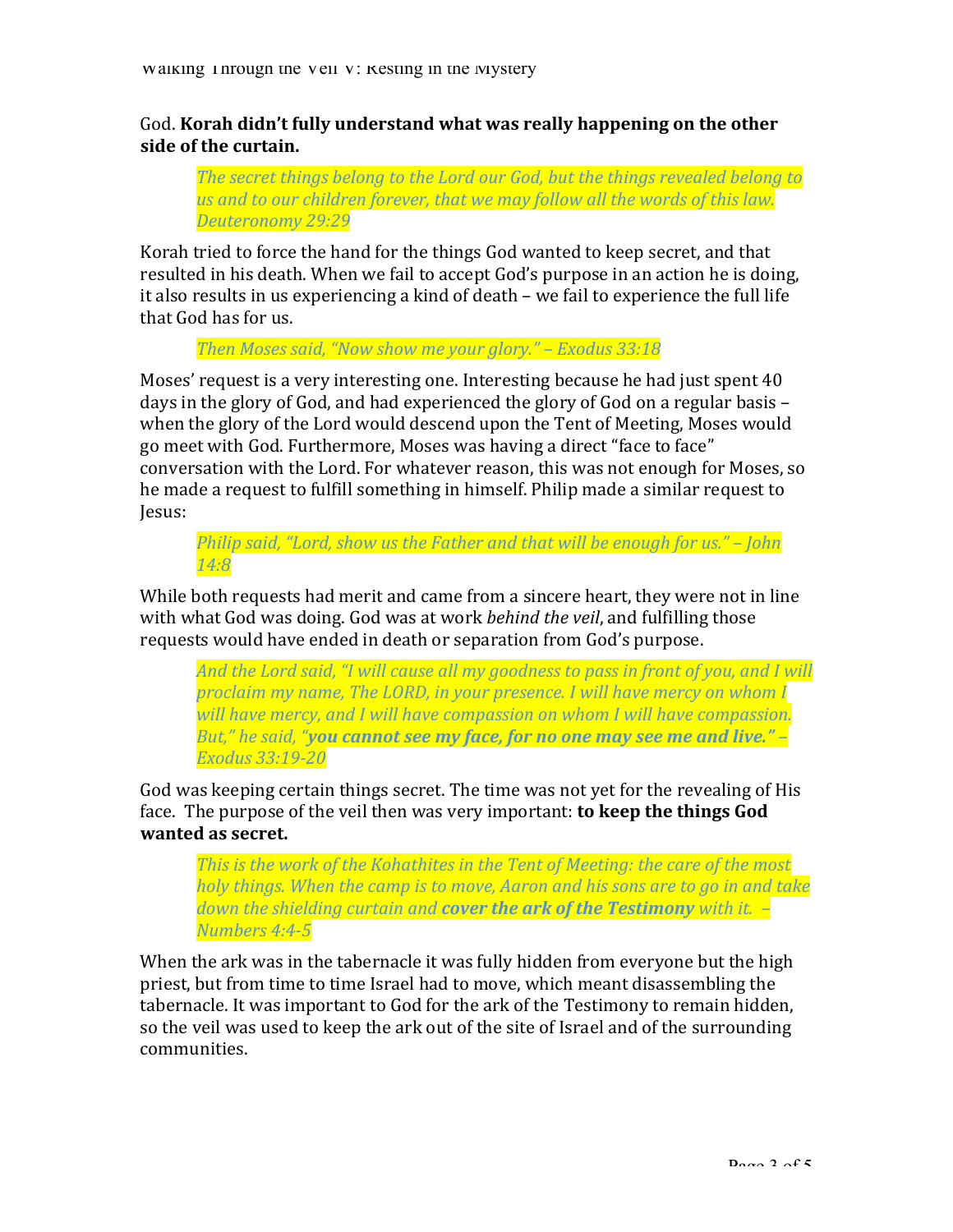### **The Making of the Veil**

### *Make a curtain of blue, purple and scarlet yard and finely twisted linen, with cherubim worked into it by a skilled craftsman. – Exodus 26:31*

God's design of the veil was very similar to the door to the tabernacle itself, the actual Tent of Meeting, and the door to the courtvard. All were made from 4 different colored fabrics: blue, purple, scarlet and linen. The Veil had one other characteristic the others did not: cherubim were woven into the actual fabric. Josephus, an historian during the early days of the church described the veil in Solomon's temple this way:

*before these doors there was a veil of equal largeness with the doors. It was a* Babylonian curtain, embroidered with blue, and fine linen, and scarlet, and purple, and of a contexture that was truly wonderful. Nor was this mixture of colors without its *mystical interpretation, but was a kind of image of the universe; for by the scarlet there seemed to be enigmatically signified fire, by the fine flax the earth, by the blue the air, and by the purple the sea; two of them having their colors the foundation of this resemblance;* but the fine flax and the purple have their own origin for that *foundation, the earth producing the one, and the sea the other. This curtain had also* embroidered upon it all that was mystical in the heavens, excepting that of the *[twelve] signs, representing living creatures. (Wars 5.5.4)*

To Josephus, the veil was much more than just a shield, but it was a picture of creation itself. Not only the physical creation, but of all creation, terrestrial and celestial. Scripture gives us another description of what the veil represents:

*Therefore, brothers, since we have confidence to enter the Most Holy Place by the blood of Jesus, by a new and living way opened for us through the curtain, that is, his body, and since we have a great high priest over the house of God, let us draw near to God with a sincere heart in full assurance of faith, having* our hearts sprinkled to cleanse us from a guilty conscience and having our *bodies* washed with pure water. – *Hebrews* 10:19-22

If the veil was Jesus' body, then for Moses, Aaron and the Israelites, they had to wait to see what God was really doing. Not only did they have to wait for it, they had to rest in the place that God had them in, knowing that God was still working, even though they couldn't see it. God kept his purposes hidden, reserved until the right time

*But* only the High Priest entered the inner room and that only once a year, and *never* without blood, which he offered for himself and for the sins the people *had committed in ignorance.* **The Holy Spirit was showing by this that the** *way* into the Most Holy Place had not yet been disclosed as long as the first *tabernacle was still standing. – Hebrews 9:7-8*

On the one hand, God was showing his plan to Israel; on the other, he would not reveal it until the right time. The veil was both a declaration and a sign of God's plan